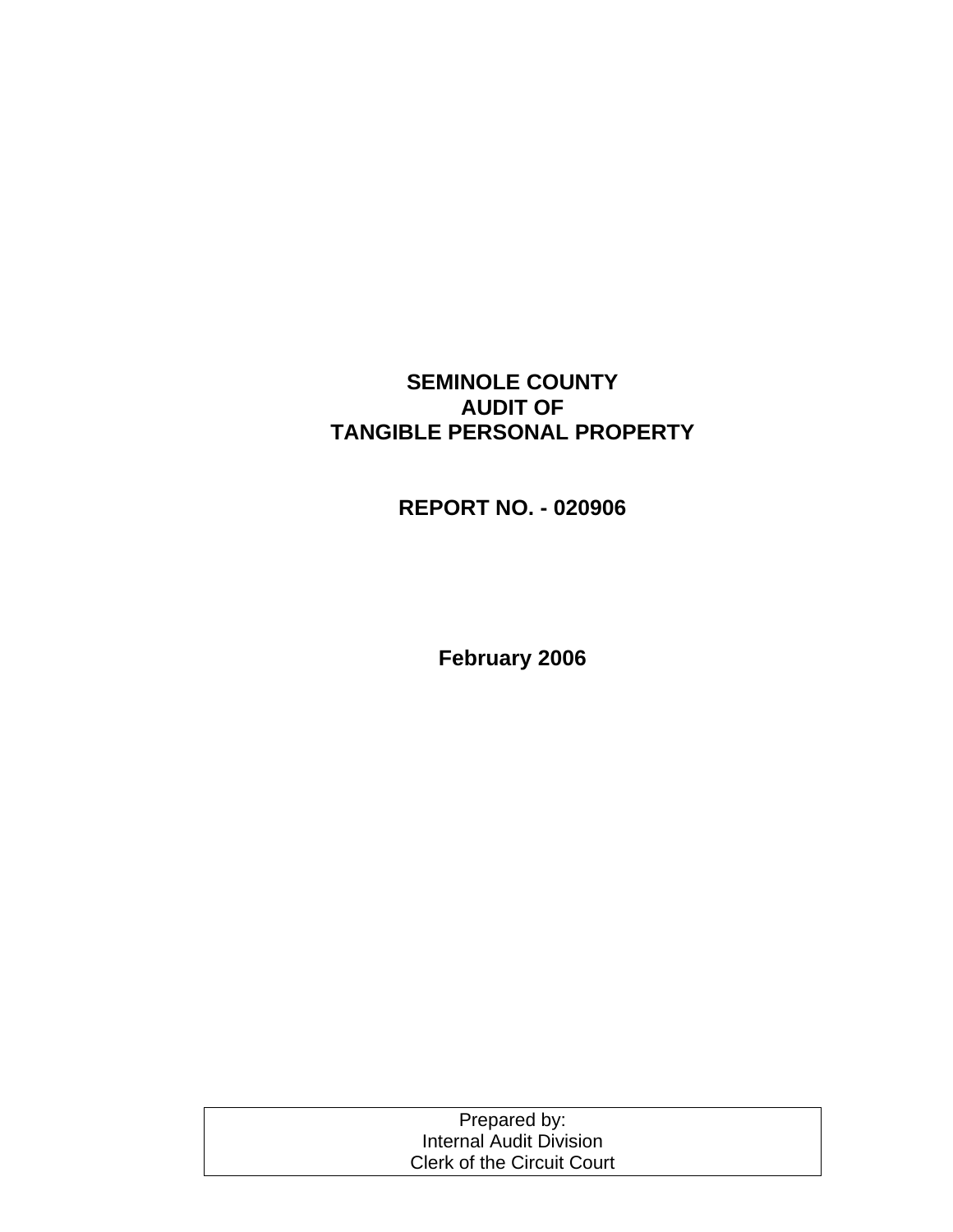## **DISTRIBUTION LIST**

BOARD OF COUNTY COMMISSIONERS Mr. Carlton Henley Ms. Brenda Carey Mr. Bob Dallari Mr. Randall Morris Mr. Dick Van Der Weide

> COUNTY MANAGER'S OFFICE Mr. Donald Fisher Ms. Sally Sherman

FISCAL SERVICES DEPARTMENT Ms. Lisa Spriggs

BOARD OF COUNTY COMMISSION RECORDS Ms. Sandy McCann

| Prepared by:               |  |
|----------------------------|--|
| Internal Audit Division    |  |
| Clerk of the Circuit Court |  |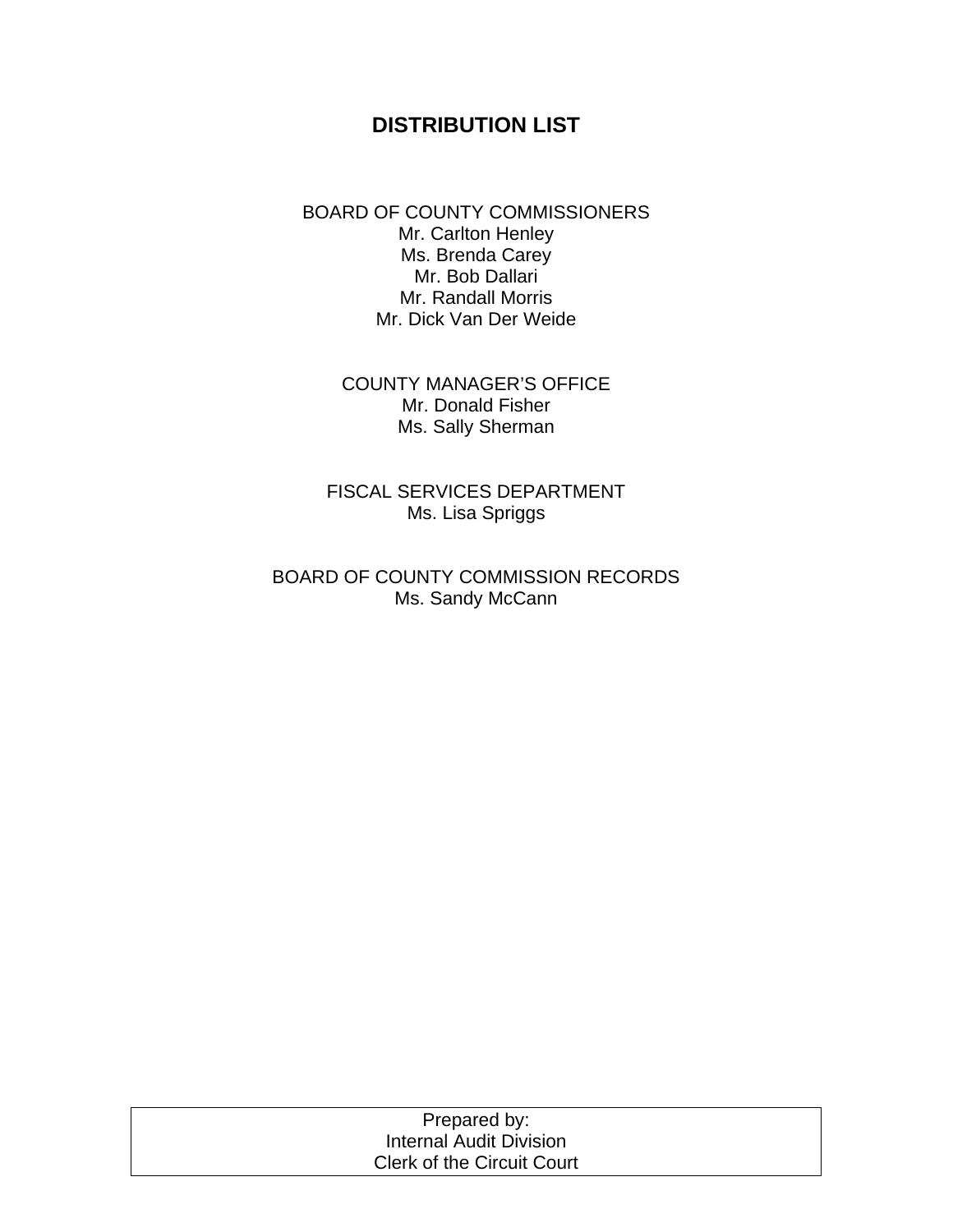# **TABLE OF CONTENTS**

## **Transmittal letter**

# **Introduction**

## **Findings and Recommendations**

| 1. No comprehensive policy and procedure manual.                |  |
|-----------------------------------------------------------------|--|
| 2. Some assets may be obsolete and no longer needed.            |  |
| 3. Some assets not serviced as scheduled.                       |  |
| 4. Assets not labeled during inventory.                         |  |
| 5. County does not supervise auction.                           |  |
| 6. Records not in accordance with rules of the Auditor General. |  |

| Prepared by:                      |  |
|-----------------------------------|--|
| Internal Audit Division           |  |
| <b>Clerk of the Circuit Court</b> |  |
|                                   |  |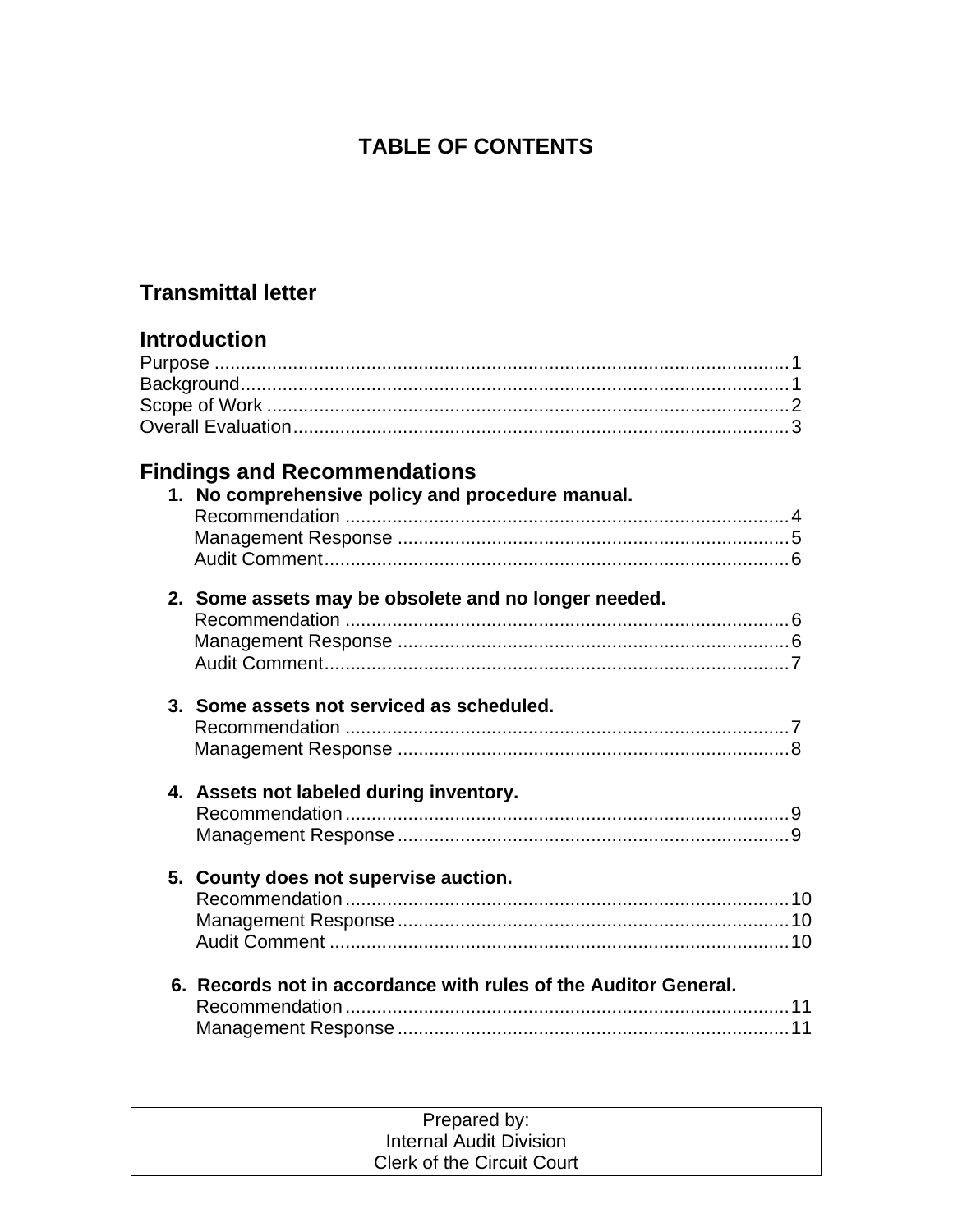## **Seminole County Audit of Tangible Personal Property**

The Internal Audit Division of the Office of the Clerk of the Circuit Court has completed an audit of county-owned tangible property.

## **PURPOSE**

The objective of the audit was to determine if the system of internal administrative controls over tangible personal property is adequate and operating in accordance with county policy; specifically, if assets purchased were properly authorized, recorded, and safeguarded in accordance with county policy.

## **BACKGROUND**

Seminole County owns and maintains three different types of property. They are:

- 1. **Tangible Personal Property** Property that is identifiable, which has a value of \$1,000.00 or more, and an expected life of one year or more. Included in this category are such items as office equipment, office furniture, tools, equipment, vehicles, and heavy industrial equipment. It also includes specialized tools that the county uses in its day to day operations. As of September 30, 2005, county financial records reported \$87,792,423.39 in tangible personal property;
- 2. **Low-priced Items (Operating Expense)** Property valued at less than \$1,000.00. These items are considered an "operating expense" to the county and therefore not capitalized. Moreover, these items are not individually tracked on the county property ledgers;
- 3. **Real Property** Property that includes real estate owned by Seminole County, (i.e. land, buildings) and also property to which "value" is being added, in other words, construction in progress. The costs incurred to build a road for example or major building. As of September 30, 2005, county financial records reported \$808,800,744.25 in Real Property.

Seminole County Purchasing maintains the tangible personal property database. In addition, the department oversees the sale and disposal of the tangible personal property. Department directors or designee update asset inventory record information by submitting approval forms posted on the intranet. These forms are submitted to Purchasing for approved appropriate actions. Only the

| Prepared by:                   |  |
|--------------------------------|--|
| <b>Internal Audit Division</b> |  |
| <b>Clerk of Circuit Court</b>  |  |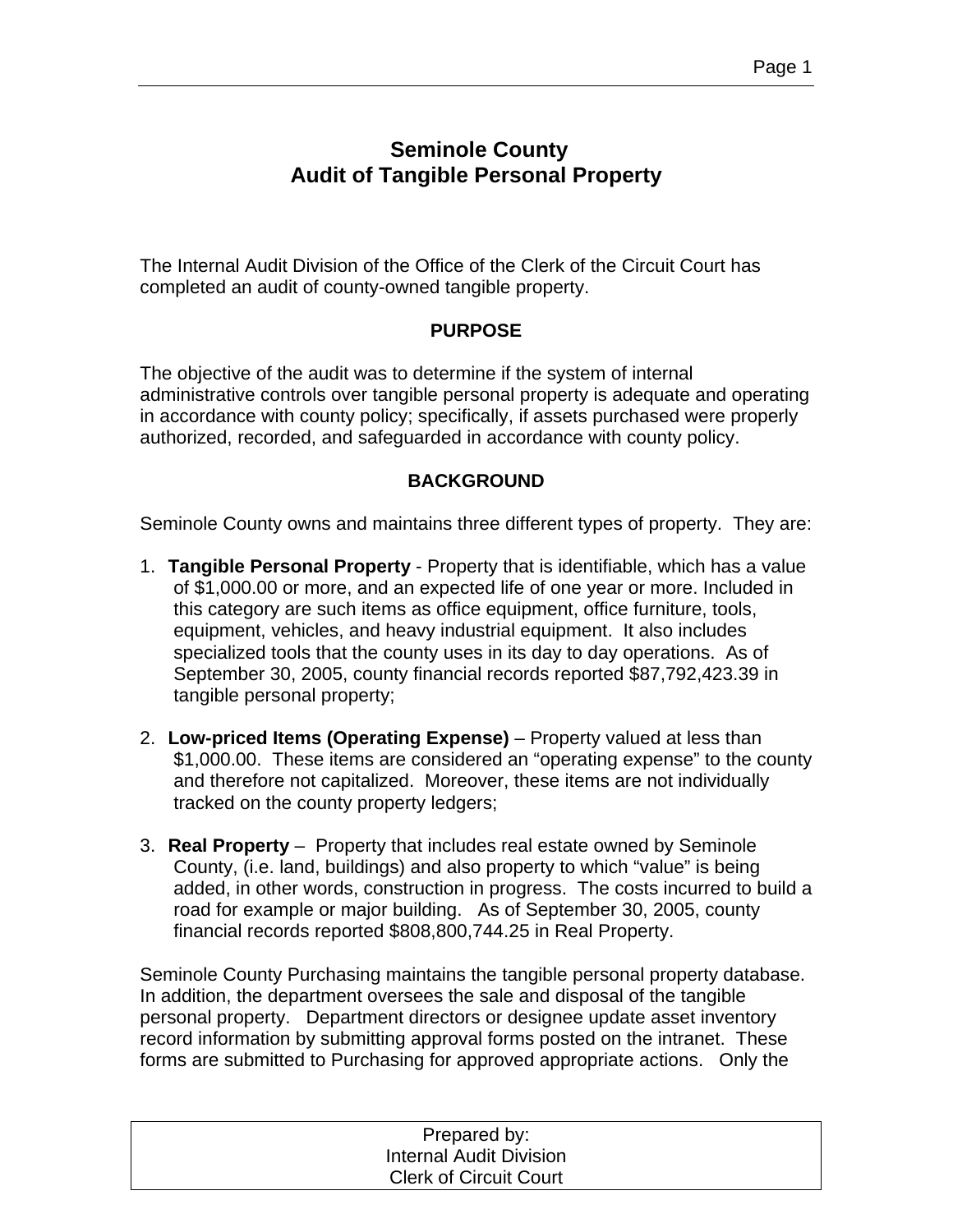property administrator has access to the tangible personal property data base in JD Edwards. County Finance is responsible for updating the asset records in the county's general ledger and to depreciate assets.

## **SCOPE OF WORK**

All procedures, policies and laws affecting internal controls over tangible personal property were subject to the audit. The following divisions were selected to conduct physical inventories of the assets: Telecommunications, Utilities, and Roads. Other divisions will be tested during a follow-up audit.

The audit included:

- Review of applicable policies and procedures, Florida statutes, including the rules of the Auditor General, and county ordinances;
- Sampling of property maintenance records;
- Review of physical inventory listings;
- Interviews with county personnel; and,
- Any other procedures considered necessary under the circumstances. These included physical inspection of selected assets.

The audit was performed by Gail Joubran and Bill Carroll.

| Prepared by:                   |  |
|--------------------------------|--|
| <b>Internal Audit Division</b> |  |
| <b>Clerk of Circuit Court</b>  |  |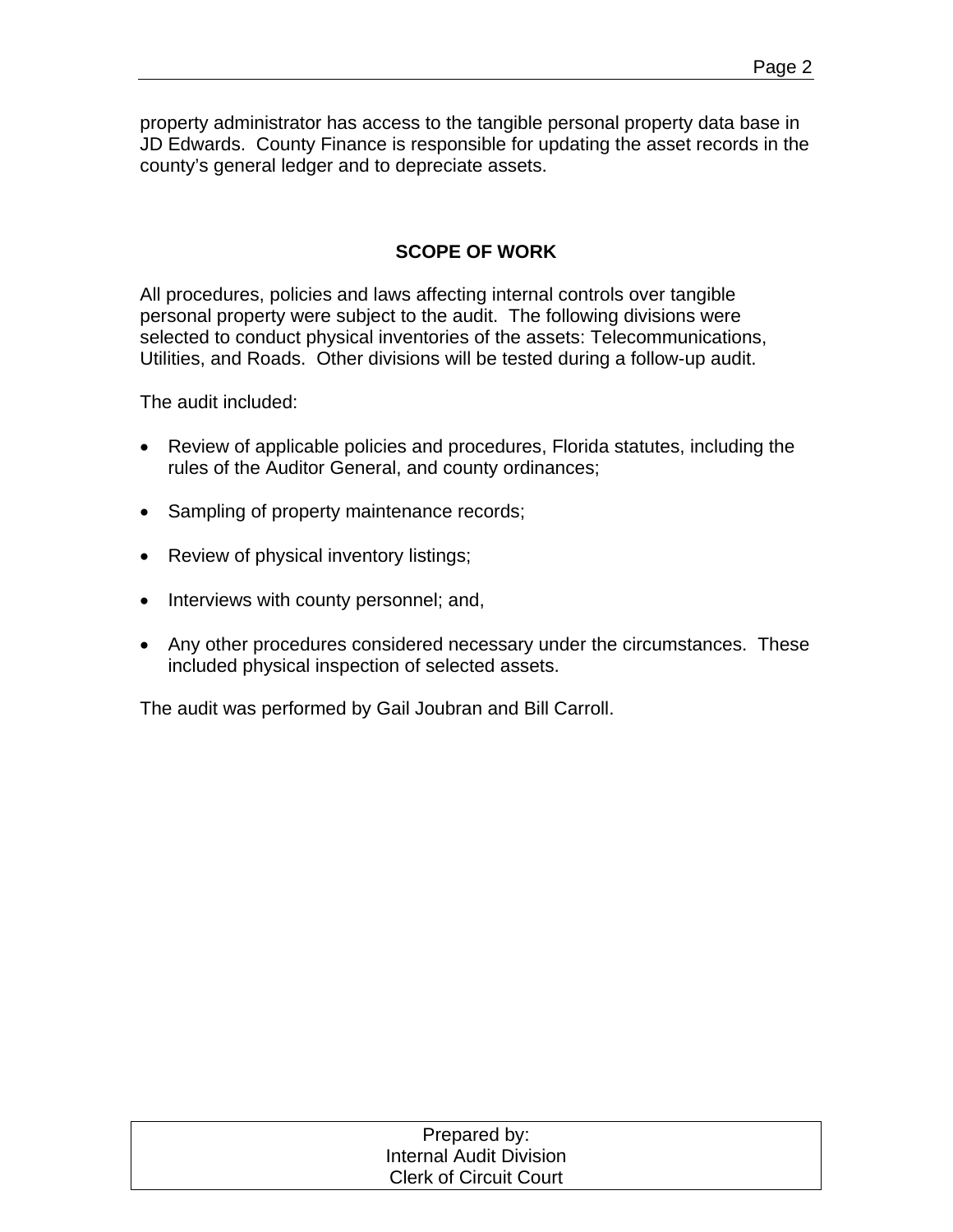## **OVERALL EVALUATION**

It is our opinion that the system of internal administrative controls is adequate and operating in accordance with county policy. However, we found several conditions that warrant management's attention:

- There exits no comprehensive policy and procedures manual regarding tangible personal property, real property and other assets, other than the County Manager's Internal Policies and Procedures ;
- Some assets might be considered obsolete and no longer needed;
- Some assets are not being serviced in accordance with Fleet Management Division's preventative maintenance schedule;
- Assets identified during inventory are not properly labeled or marked;
- The county does not supervise the auction of surplus and obsolete property; and,
- Some property records are not kept in accordance with the rules of the Auditor General's Office.

## **FINDING NO. 1**

*There exists no comprehensive policy and procedure manual regarding tangible personal property, real property and other assets.* 

Policies and procedures regarding tangible personal property are addressed in the "County Managers Internal Policy and Procedure Guide to Purchasing" Article XIII and Article XIV. Since publication of this guide on August 20, 2002, Florida Statute 274.02 has been updated to include a new definition of property:

#### "…**fixtures and other tangible personal property of a non-consumable nature the value of which is \$1,000.00 or more and the normal expected life of which is 1 year or more."**

The county inventory lists 161 items valued at \$750.00 or less (with a combined total value of \$43,784.62) that should be omitted from the inventory in light of the update of FS 274.02.

| Prepared by:                   |  |
|--------------------------------|--|
| <b>Internal Audit Division</b> |  |
| <b>Clerk of Circuit Court</b>  |  |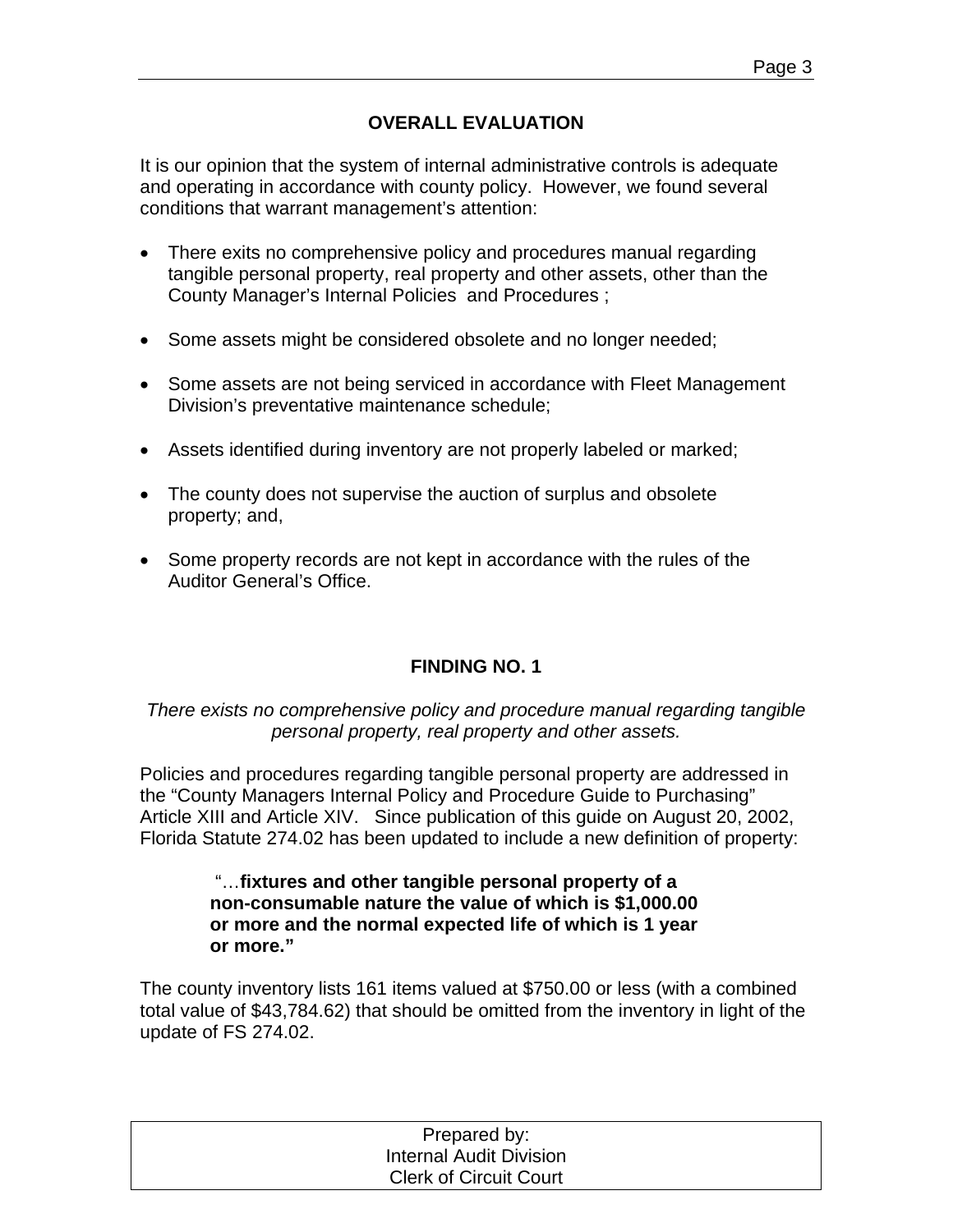An inventory check by Internal Audit revealed some assets that had either been lost or stolen; the division responsible could not provide backup paperwork (i.e. lost or stolen property reports, police reports). Management stated the missing items were reported to the county insurance administrator.

| <b>Missing Items</b> | <b>Asset Number</b> | <b>Dollar Value</b> |
|----------------------|---------------------|---------------------|
| Generator            | 03195               | \$1,450.77          |
| Computer (Apple)     | 12806               | \$1,900.00          |
| Radio/Scad Unit      | 19967               | \$6,221.00          |
| <b>RTU</b>           | 21145               | \$5,547.00          |
| Generator            | 21409               | \$1,500.00          |
| Camera/Cues          | 24234               | \$6,709.00          |
|                      |                     |                     |

Without documentation, we could not ascertain **if, when or, how the items had been properly reported stolen.** A written procedure should address the question of how lost and stolen property should be accounted.

No written procedure has been established as to the process of reconciling the general ledger with the county's tangible property data base. As of September 30, 2005 the county general ledger reported \$87,792,423.39 in tangible personal property, while the property records maintained by county purchasing did not show a specific value (readily available) to report for September 30, 2005. There also are no guidelines for divisions to determine the useful life of assets for financial reporting purposes.

## **Current Status**

Subsequent to our inventory check, Environmental Services has remitted a Property Loss Form to Purchasing so that the two generators noted in the above list can be removed from the inventory record.

#### **Recommendation**

Develop a comprehensive procedure manual to be used by all departments in the acquisition, disposition, and financial reporting of tangible personal property, real property and other assets. Following are some of the topics the manual should address:

- Reporting lost or stolen property (i.e. when to file a police report, who files the various reports, and how are the reports disseminated to the divisions);
- Changes in physical location of property (i.e. move orders, when are move orders required, who is responsible for updating property files, how to report when equipment or assets are moved);
- Guidelines on reporting estimated useful lives for financial reporting purposes;

| Prepared by:                  |  |
|-------------------------------|--|
| Internal Audit Division       |  |
| <b>Clerk of Circuit Court</b> |  |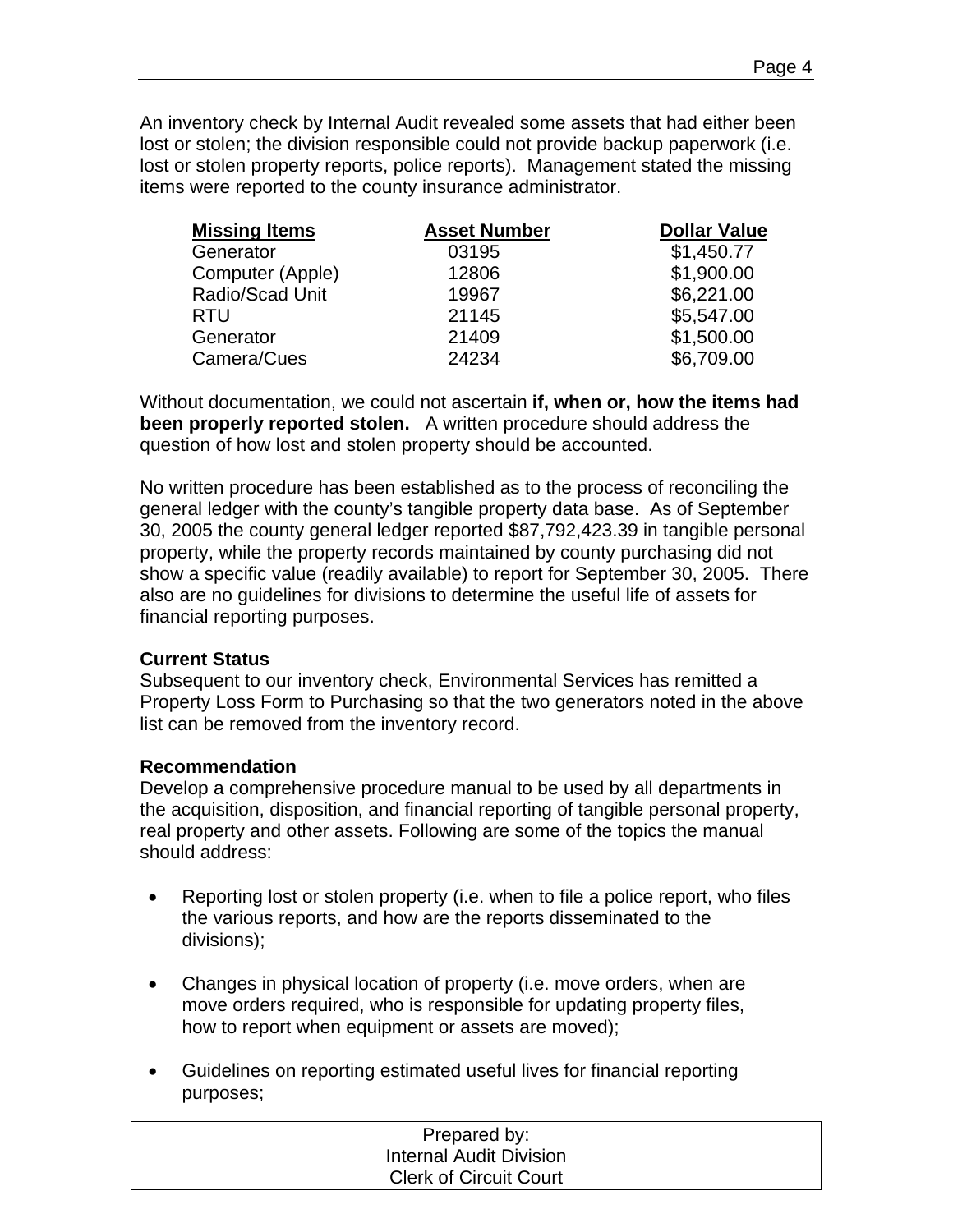- Guidelines on reconciling the property records maintained by purchasing with the general ledger maintained by County Finance; and,
- Documentation requirements maintained at the division level.

#### **Management Response**

There are effective policies and procedures in place regarding tangible personal property, which are located in the County Manager's policies and procedures on pages 70 to 73 (Articles XIII and XIV). As stated on page 70, "Property control records are set up to comply with Florida Statute 274.02 and the Rules of the Auditor General". Although the Manual does list \$750.00 threshold for a tangible personal property, the next revision to the County Manager's policies and procedures will remove this threshold. Since our policies are set up to comply with the Florida Statutes, staff has not captured purchased fixed assets below \$1,000.00 since July 1, 2005 when this amount was changed by Florida Statutes. Staff was waiting for the FY 04/05 financial records to close out before removal of existing items valued \$750.00 to \$999.99 from inventory. When the County conducts an annual inventory of fixed assets, instructions are provided to each Department on the inventory process. If items are missing, lost, or stolen, each Department is required to document the removal of items from inventory by using standard forms. At anytime during the year, the Departments can be filled out these reports and forward them to the Property Administrator. Subsequent to this audit report the missing items listed in this audit have this current status:

| <b>Missing Items</b> | <b>Asset Number</b> | <b>Status</b>                 |
|----------------------|---------------------|-------------------------------|
| Generator            | 03195               | <b>Documentation Received</b> |
| Computer (Apple)     | 12806               | <b>Documentation Received</b> |
| Radio/Scad Unit      | 19967               | Investigating                 |
| <b>RTU</b>           | 21145               | Investigating                 |
| Generator            | 21409               | <b>Documentation Received</b> |
| Camera/Cues          | 24234               | Investigating                 |

Staff will be updating the County Manager's Policies and Procedures that will strengthen the following areas:

- Developed procedures for police and insurance reporting for items that can no longer be located.
- Changes of the location within the Department.
- Continue to remind the Department to dispose obsolete items.

The County will continue to work with Finance to reconcile all property records. There is currently no requirement to maintain documentation at Division level especially when policies and procedures indicate that the Department Directors are responsible for the inventory and submitting the list of tangible fixed assets items to be surplused.

| Prepared by:                   |
|--------------------------------|
| <b>Internal Audit Division</b> |
| <b>Clerk of Circuit Court</b>  |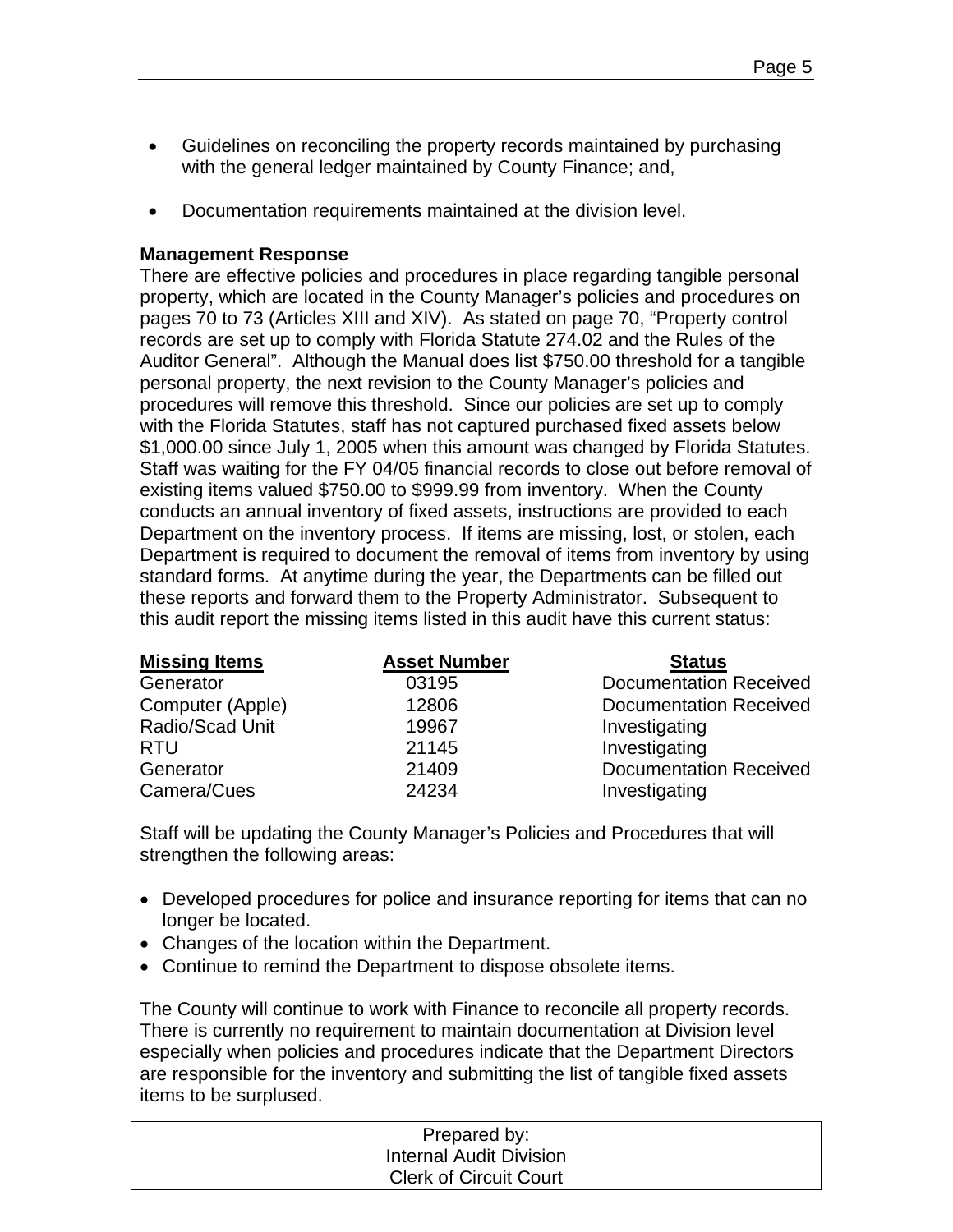## **Audit Comment**

A comprehensive procedure manual ensures employees understand their responsibilities.

## **FINDING NO. 2**

## *Some assets may be obsolete and no longer needed.*

As part of the audit, we selected a sample of assets to verify physical existence. According to custodians at Five Points**,** four of the fifteen items selected were either broken or used sparingly, if at all. Also, two of the four items were still being sent to Fleet Maintenance for scheduled maintenance**.** 

The four items sampled that may be candidates for surplus are as follows. This list of items has been forwarded to the Public Works Department.

| <b>Item</b> | <b>Description</b>    | <b>Date Acquired</b> | <b>Cost</b> |
|-------------|-----------------------|----------------------|-------------|
| 17991       | <b>Hypro Sprayer</b>  | 4/28/92              | \$3,542.00  |
| 19689       | Jack Hammer           | 7/26/94              | 849.85      |
| 20352       | <b>Blade Trencher</b> | 5/23/95              | 2,880.00    |
| 21596       | Yahama Pump           | 9/30/96              | 9,118.17    |

## **Recommendation**

- 1. Comply with proper disposal procedures in accordance with Florida Statute sections 274.04, 274.05, and 274.06.
- 2. Fixed asset inventory procedures questionnaire should be developed to accompany all inventory taking. (See sample attached)
- 3. Expand the responsibilities of the division to include the condition of the assets on the inventory listing during the annual inventory.

## **Management Response**

Each Department is responsible for the operation and repair of Departmental equipment. When equipment is no longer needed or consider obsolete by the Department, an intranet form is completed by the Department for each item and it is forwarded to the Property Administrator for the surplus process in accordance to established procedures. The fact that the County successfully surplused 874 items in FY 04/05 indicates that the policies and procedures are effective and in accordance with Florida State Statutes when dealing with obsolete and no longer needed items. The recommended sample for additional guidance during the inventory is a help and will be used.

| Prepared by:                  |  |
|-------------------------------|--|
| Internal Audit Division       |  |
| <b>Clerk of Circuit Court</b> |  |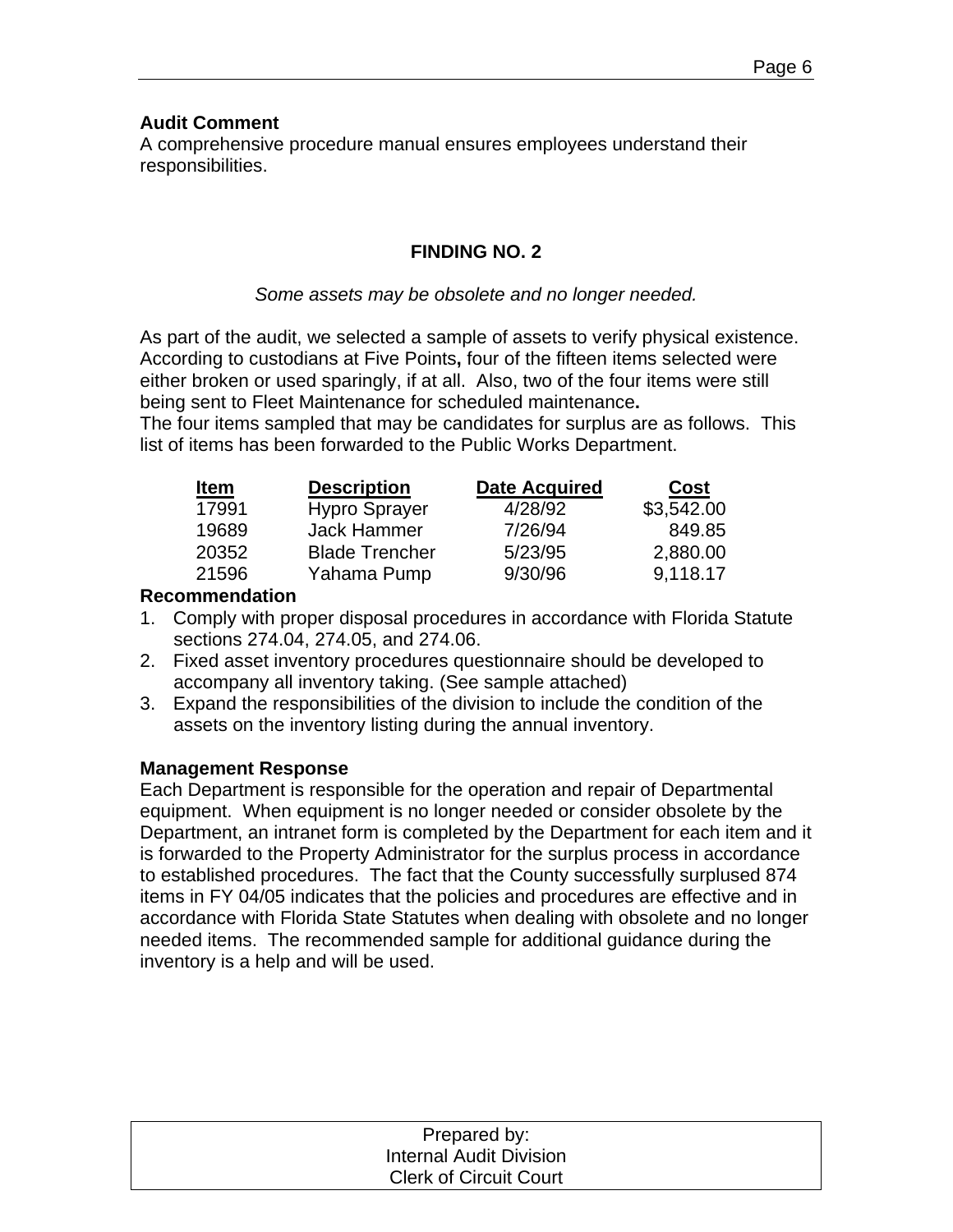## **Audit Comment**

We continue to recommend that responsibilities be expanded to ensure that the annual inventory is as beneficial to the county as possible.

## **FINDING NO. 3**

## *Some assets are not being serviced in accordance with Fleet Maintenance Division's preventative maintenance schedule.*

From the preventative maintenance schedule provided by Fleet (via Serco), a list was compiled of all assets not serviced for the year 2005. Sixteen items were identified as not being serviced in 2005.

| Asset No. | <b>Description</b>            | <b>Last Service Date</b> |
|-----------|-------------------------------|--------------------------|
| 20231     | 1994 Massey 4x4 Tractor       | <b>June 2004</b>         |
| 24355     | 1999 Specialty Refuse Trailer | October 2004             |
| 24356     | 1999 Specialty Refuse Trailer | March 2004               |
| 24358     | 1999 Specialty Refuse Trailer | February 2004            |
| 24359     | 1999 Specialty Refuse Trailer | March 2004               |
| 455       | 1999 East Refuse Trailer      | November 2004            |
| 458       | 1999 East Refuse Trailer      | February 2004            |
| 464       | 1999 East Refuse Trailer      | May 2004                 |
| 466       | 1999 East Refuse Trailer      | <b>June 2004</b>         |
| 1635      | 2000 Cat 966 Loader           | November 2004            |
| 2896      | 2002 Mack                     | May 2004                 |
| 4943      | 2003 Manac                    | April 2004               |
| 3128      | 2002 Pemberton                | May 2004                 |
| 16401     | 1989 K.N.D. Utility Trailer   | September 2004           |
| 19463     | 1988 Ford F-150               | August 2004              |
| 16333     | 1989 Kubota Tractor           | April 2004               |

Internal Audit forwarded a list of such equipment to department management and notified the fleet manager for follow up. Fleet Maintenance does have a procedure to follow up on delinquencies, but it still remains a division responsibility to ensure equipment is serviced in accordance with policy.

## **Recommendation**

- 1. For the assets identified above, schedule the maintenance as soon as possible.
- 2. During the course of the annual inventory, identify those assets that require maintenance or disposal.

| Prepared by:                   |  |
|--------------------------------|--|
| <b>Internal Audit Division</b> |  |
| <b>Clerk of Circuit Court</b>  |  |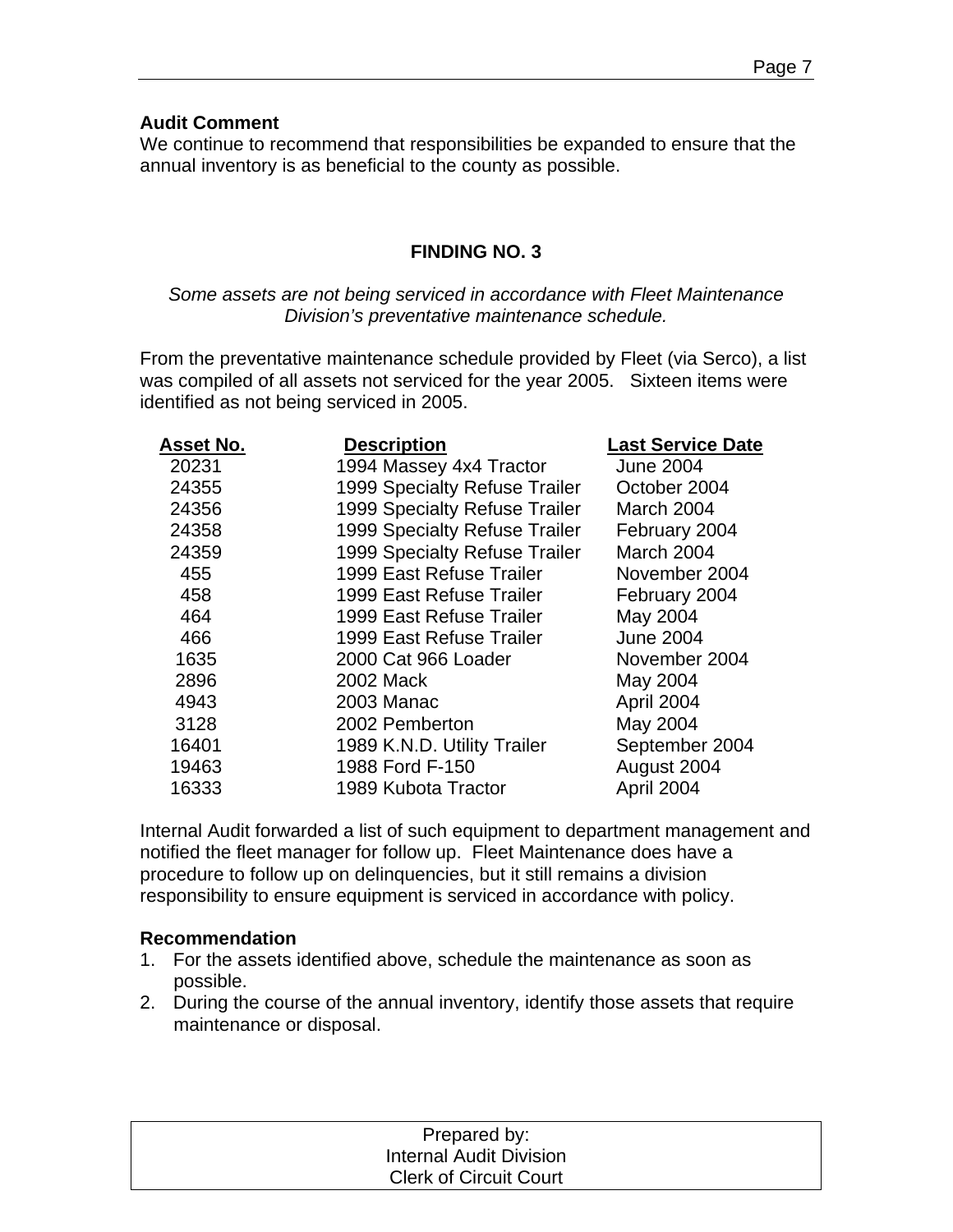## **Corrective Action**

Since Internal Audit completed field work, management has corrected or is scheduled to correct the maintenance of the above 16 items.

## **Management Response**

In the past, the preventative maintenance schedule was lacking on equipment that was not brought into Fleet to be serviced by Serco. Fleet has since implemented procedures that require preventative maintenance to be performed on equipment listed in the database. Of the assets identified in the audit, preventative maintenance has since been performed on all except the following:

| <b>Asset No.</b> | <b>Comment</b>                                              |
|------------------|-------------------------------------------------------------|
| 3128             | This is a bucket for an excavator which gets maintained     |
|                  | daily by operator as part of the excavator PM, and does not |
|                  | have its own PM schedule.                                   |
| 19463            | This is a pickup truck that was totaled in the summer of    |
|                  | 2004. It was left on active status to enable documentation  |
|                  | required for FEMA claim.                                    |
| 16333            | This was turned in for surplus in 2005.                     |

The determination of maintenance interval is done at the time of acquisition and at time of inventory. The determination of maintenance due date is tracked by the fleet maintenance software system. The determination of condition requiring disposal via surplus/trade-in cannibalization is done during a combination of regular maintenance, repair incidents and budget replacement review and planning.

## **FINDING NO. 4**

*Assets identified during inventory are not properly labeled or marked*.

On an annual basis, the property administrator furnishes a listing to department management of the tangible personal property assigned to each division for verification of the asset's physically existence.

Inventory instructions state:

**"The individual who is physically taking the inventory needs to inventory each item, verify the location (if the inventory sheet reflects a project number) verify this information to be correct by placing a RED CHECK mark next to each item."** 

| Prepared by:                   |  |
|--------------------------------|--|
| <b>Internal Audit Division</b> |  |
| <b>Clerk of Circuit Court</b>  |  |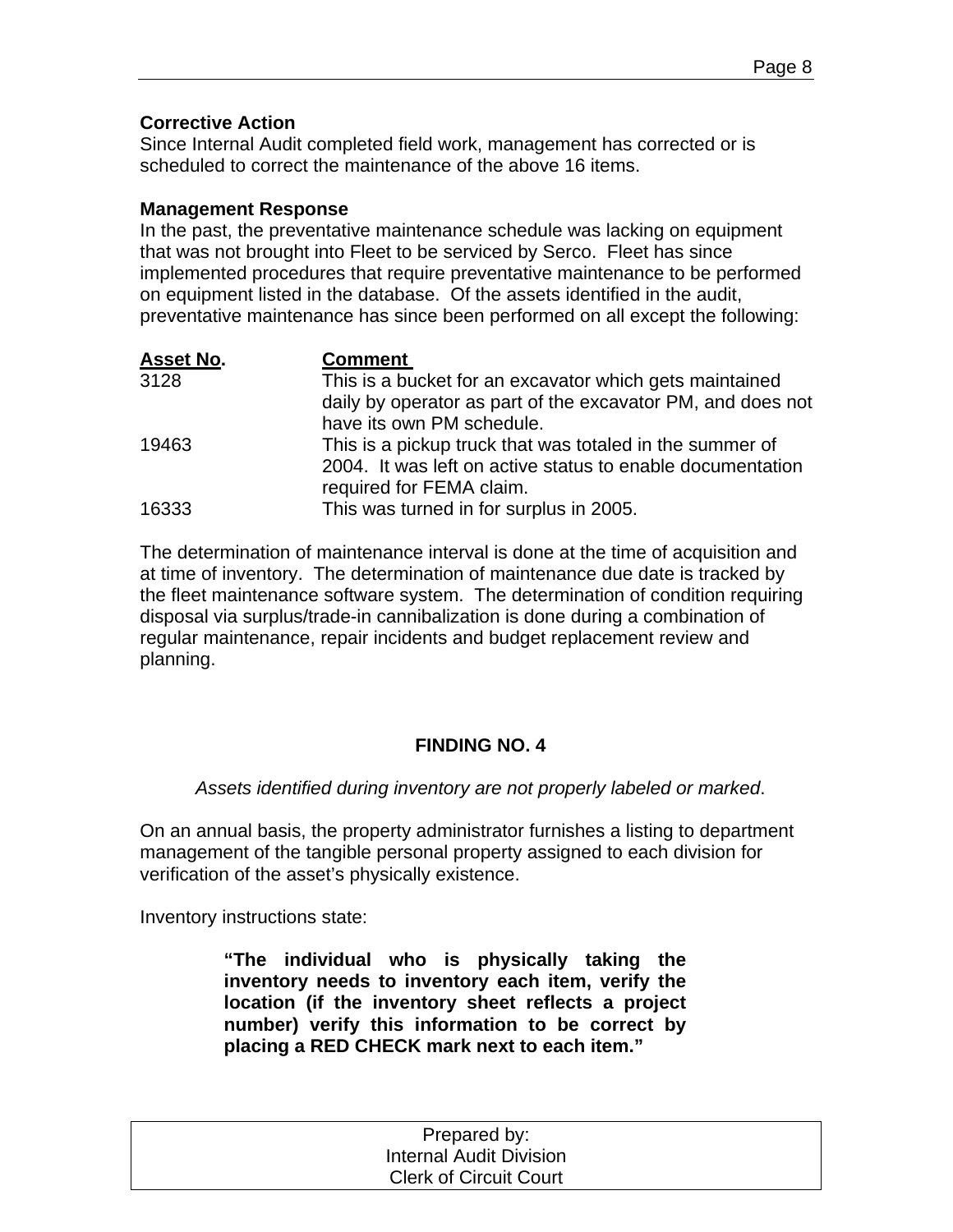There is no requirement, however, for the employee taking the inventory to label or mark an item as inventoried/inspected. It is a common industry practice for assets to be labeled during an inventory as proof that the items were actually inventoried. For example, it would not be unusual to have a colored label stating **"2005 Inventory - Seminole County".** 

By not labeling the assets, there is no proof that the item was actually inventoried. Our concern is that an employee might simply place a check mark on each item on the listing indicating that it was actually inventoried when it wasn't.

In addition, instructions encourage the inventory takers to locate the items that are on the list and do not necessarily direct a complete "sweep" of an area to identify items that may not be on the inventory lists. In other words, instructions require the inventory takers to find items on the list provided. The purpose of this procedure is to identify items that were never labeled (i.e. items that were never labeled during the acquisition process). By not adhering to this practice, a doubt is raised as to whether the county is in compliance with the Florida Statutes and the Rules of the Auditor General's Office.

## **Recommendation**

Update inventory instructions to include a requirement for those taking inventory to place a sticker on each asset, identifying when the item was last inventoried.

## **Management Response**

There is neither a requirement nor Florida Statute that requires inventory items to be labeled at time of inventory/inspection. This is a recommendation that could increase the accuracy of the inventory process. Staff prefers to use scanning technology with a bar code reader to validate the inventory process. Staff is working with the J.D. Edwards consultant to implement a bar code scanning system in conjunction with the annual inventory. If the bar coding scanning cannot be implemented in time for inventory, then this recommendation will be provided to the Departments for inventory.

| Prepared by:                  |  |
|-------------------------------|--|
| Internal Audit Division       |  |
| <b>Clerk of Circuit Court</b> |  |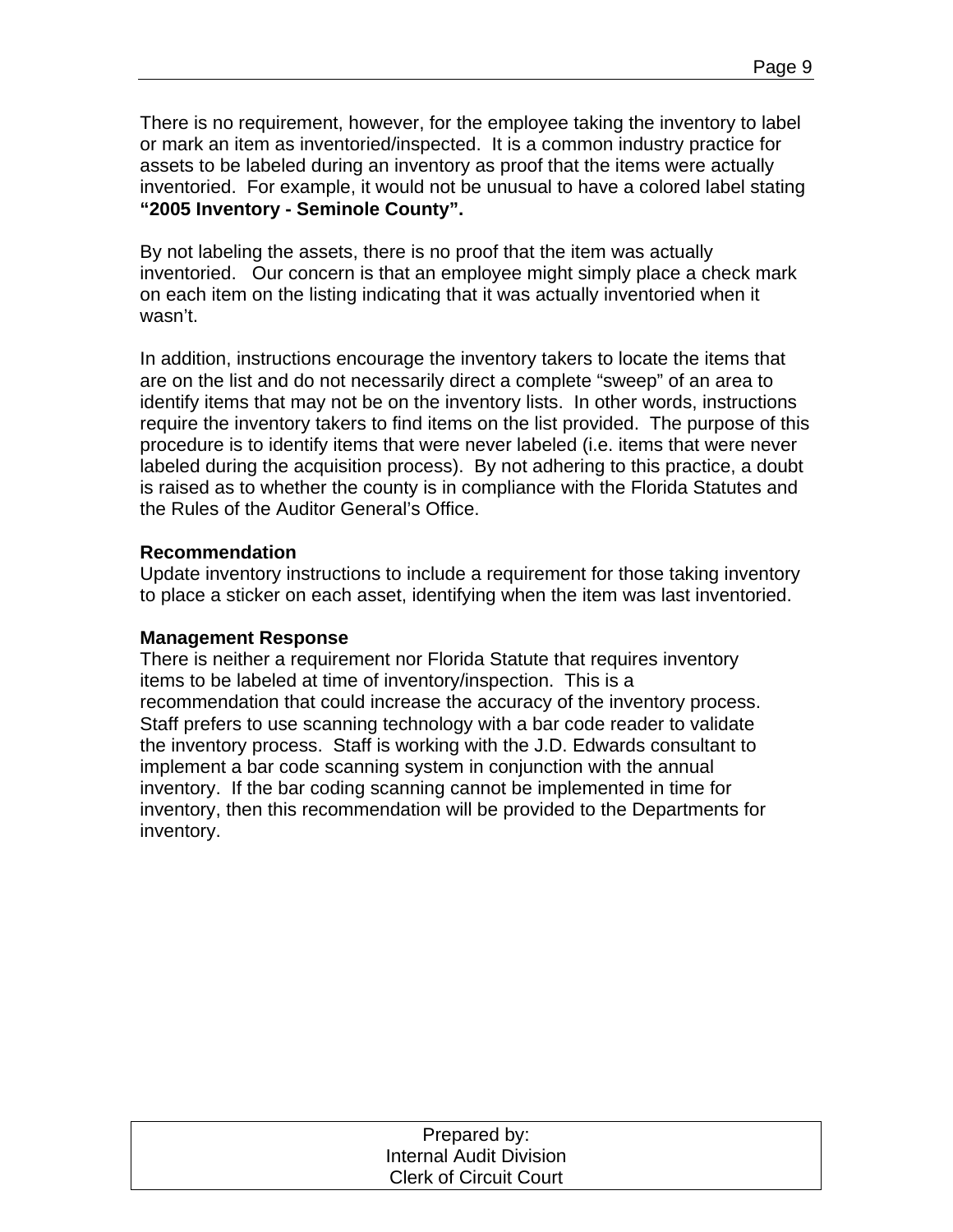## **FINDING NO. 5**

#### *The county does not supervise the auction of surplus and obsolete property.*

It has been the practice at Seminole County to turn over surplus and obsolete property to the contracted auctioneer (Gideon Auctioneers) for public auction. The auctioneer holds the auction and then mails a check to the county for the net proceeds. **The county does not supervise nor attend the auction, which raises several concerns:** 

- The sale of surplus county property involves the transfer of property for "cash", which in itself poses a financial risk. We believe it is always to the county's advantage to monitor the auction process to ensure that the award price is the same as the cash that is reported on the sales report.
- There are also administrative issues involved with the sale of surplus property. By overseeing the auction, the county could ensure that all property is accounted for, a reconciliation is made, and a reasonable effort is made to sell all property in the custody of the auctioneer.
- The county does not have physical control of funds at the conclusion of the auction. Sole responsibility is in the hands of the auctioneer.

#### **Recommendation**

A representative from Seminole County should attend the auction to oversee the process, account for all funds, and ensure that all reasonable efforts are made to sell all surplus property.

#### **Management Response**

The recommendation is currently being implemented and the County will have a representative periodically attend these auctions. The auctioneer is a contracted service which the Property Administrator conducts an audit to account for all items that were picked up by the auctioneer and reviews the itemized list of the proceeds against this pickup list.

#### **Audit Comment**

We are very encouraged that the County will have a representative at the auctions to ensure that all funds are accounted for and all reasonable efforts are made to sell all of the Seminole County property.

| Prepared by:                   |  |
|--------------------------------|--|
| <b>Internal Audit Division</b> |  |
| <b>Clerk of Circuit Court</b>  |  |